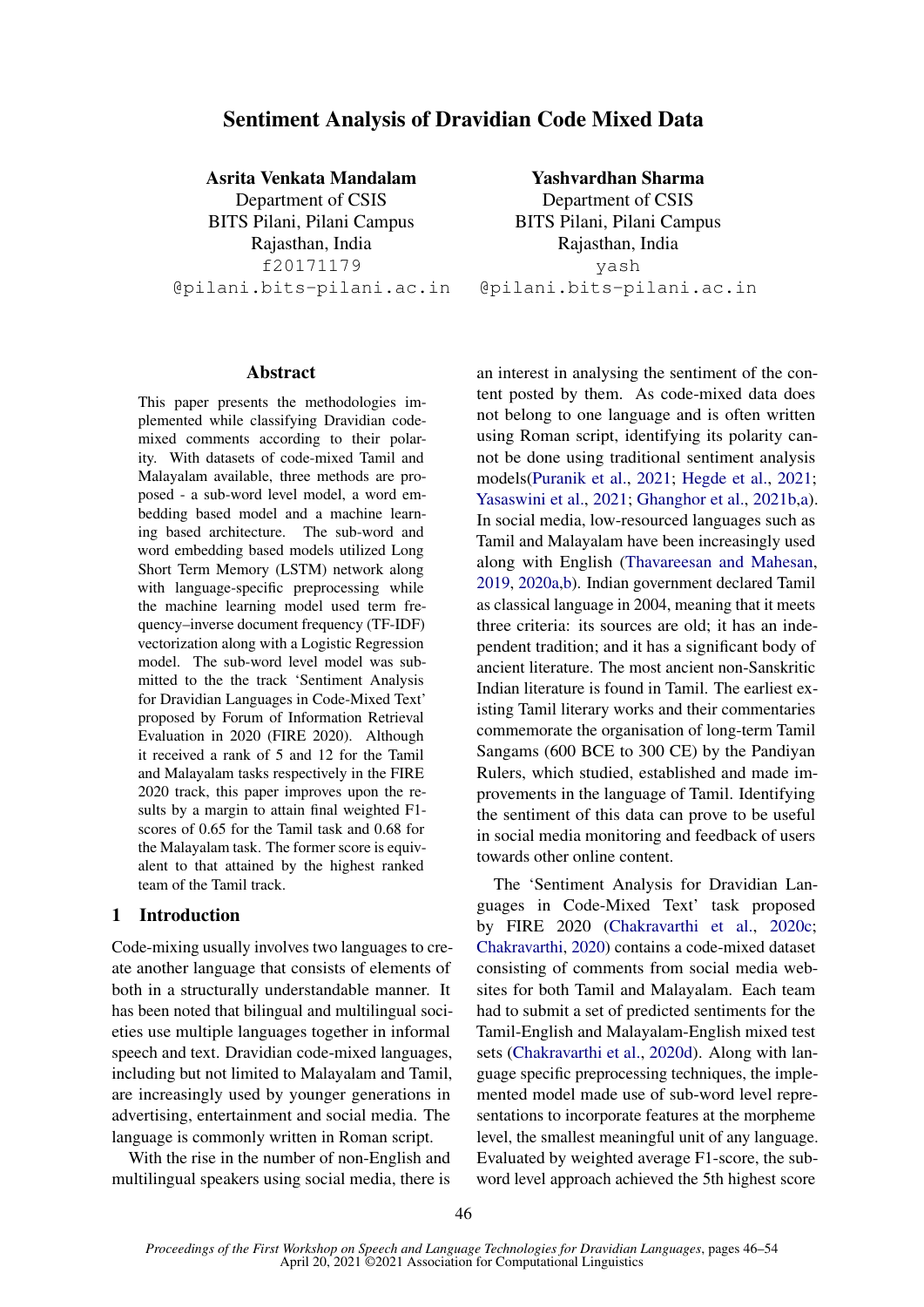in the Tamil task and the 12th rank in the Malayalam task [\(Sharma and Mandalam,](#page-8-5) [2020\)](#page-8-5).

This paper presents the aforementioned model and two more models - a word embedding based model and a machine learning model in an attempt to improve upon the submitted weighted F1-scores. The highest scoring model for the Tamil dataset received a score equivalent to the highest scoring model presented at the Sentiment Analysis for Dravidian Languages in Code-Mixed Text track of FIRE 2020. Although they achieved it using a Bidirectional Encoder Representations from Transformers (BERT) based model, the model presented in this paper uses Word2Vec and FastText embeddings to achieve the same score. The implemented models are available on Github<sup>[1](#page-1-0)</sup>.

### 2 Related Work

Analysing the sentiment of code-mixed data is important as traditional methods fail when given such data. [Barman et al.](#page-7-6) [\(2014\)](#page-7-6) concluded that n-grams proved to be useful in their experiments that involved multiple languages with Roman script.

[Bojanowski et al.](#page-7-7) [\(2017\)](#page-7-7) used character n-grams in their skip-gram model. The lack of preprocessing resulted in a shorter training time and outperformed baselines that did not consider sub-word information. [Joshi et al.](#page-7-8) [\(2016\)](#page-7-8) outperformed existing systems as well by using a sub-word based LSTM architecture. Their dataset consisted of 15% negative, 50% neutral and 35% positive comments. As their dataset was imbalanced like the one used in this paper, the submitted approach involved morpheme extraction as it would help in identifying the polarity of the dataset. Using a hybrid architecture, [Lal et al.](#page-7-9) [\(2019\)](#page-7-9) an F1-score of 0.827 on the Hindi-English dataset released by [Joshi et al.](#page-7-8) [\(2016\)](#page-7-8). After generating the sub-word level information of the input data, they used one Bidirectional LSTM to figure out the sentiment of the given sentence and another to select the sub-words that contributed to the overall sentiment of the sentence.

In more recent work, [Jose et al.](#page-7-10) [\(2020\)](#page-7-10) surveyed publicly available code-mixed datasets. They noted statistics about each dataset such as vocabulary size and sentence length. [Priyadharshini et al.](#page-8-6) [\(2020\)](#page-8-6) used embeddings of closely related languages of the code-mixed corpus to predict Named Entities

of the same corpus[.Yadav and Chakraborty](#page-8-7) [\(2020\)](#page-8-7) used multilingual embeddings to identify the sentiment of code-mixed text. As they used an unsupervised approach, they performed sentiment analysis by using the embeddings to transfer knowledge from monolingual text to their code-mixed input. [Yadav et al.](#page-8-8) [\(2020\)](#page-8-8) designed an ensemble model consisting of four classifiers - Naive Bayes, Support-Vector Machines (SVM), Linear Regression, and Stochastic Gradient Descent (SGD) classifiers. They tested it on a Hindi-English code-mix dataset and managed to surpass the scores attained by the baseline and state-of-art systems.

The proposed models test three approaches - subword analysis, word-level embeddings and machine learning algorithm based classification. The top few submissions submitted at the 'Sentiment Analysis for Dravidian Languages in Code-Mixed Text' task proposed by FIRE 2020 [\(Chakravarthi et al.,](#page-7-3) [2020c\)](#page-7-3) used BERT-based models. This work aims to attain the same F1-score with help of non-BERTbased approaches. As Dravidian code-mixed languages are under-resourced, this paper also describes the preprocessing methods used to aid in the sentiment classification of comments that contain both Roman and Tamil/Malayalam characters.

## 3 Dataset

The model has been trained, validated and tested using the Tamil [\(Chakravarthi et al.,](#page-7-11) [2020b\)](#page-7-11) and Malayalam [\(Chakravarthi et al.,](#page-7-12) [2020a\)](#page-7-12) datasets provided by the organizers of the Dravidian Code-Mix FIRE 2020 task. The Tamil code-mix dataset consists of 11,335 comments for the train set, 1,260 for the validation set and 3,149 comments for testing the model. In the Malayalam code-mix dataset, there are 4,851 comments for training, 541 for validating and 1,348 for testing the model. Table [1](#page-2-0) gives the distribution of each sentiment in each dataset.

## 4 Proposed Technique

## 4.1 Sub-word level model

The submitted approach used a sub-word level model as it accounts for words that have a similar morpheme. For example, in the Tamil dataset, *Ivan*, *Ivanga* and *Ivana* have similar meanings due to their root word *Ivan*.

First, the dataset is preprocessed to replace all emojis with their corresponding description in English. As the dataset contains both Roman and

<span id="page-1-0"></span><sup>1</sup>[https://github.com/avmand/SA\\_](https://github.com/avmand/SA_Dravidian) [Dravidian](https://github.com/avmand/SA_Dravidian)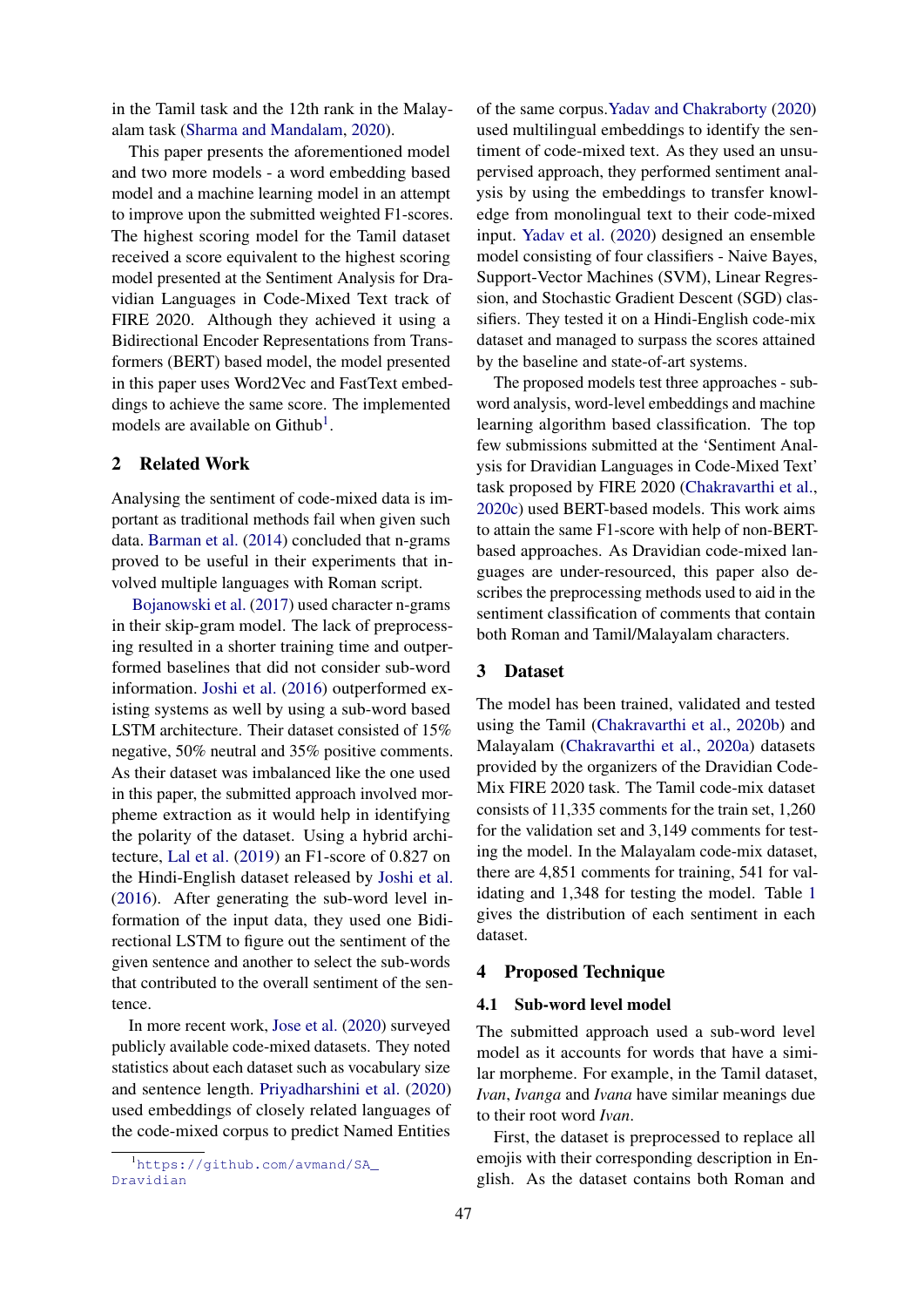<span id="page-2-0"></span>

| Dataset   |        |       | Positive   Negative   Mixed Feelings |       | $\mid$ Unknown State $\mid$ Other Languages |
|-----------|--------|-------|--------------------------------------|-------|---------------------------------------------|
| Tamil     | 10.559 | 2,037 | 1.801                                | 850   | 497                                         |
| Malayalam | 2.811  | 738   | 403                                  | 1,903 | 884                                         |

Table 1: Distribution of Data in the Tamil and Malayalam Dataset

Tamil (or Malayalam) characters, the latter is replaced with its corresponding Roman script representation.

From the preprocessed data, a set of characters was obtained. The input to the model is a set of character embeddings. The sub-word level representation is generated through a 1-D convolution layer with activation as ReLU, size of convolutional window as 5 and number of output filters as 128. After getting a morpheme-level feature map, a 1-D maximum pooling layer is used to obtain its most prominent features. To obtain the connections between each of these features, LSTMs are used due to their ability to process sequences and retain information. The first and second LSTM layers have a dropout of 0.4 and 0.2 respectively. Finally, it is passed to a fully connected layer. Batch normalization has been used in the model to prevent overfitting. While training the model, early stopping has been utilized to stop training when the validation loss shows no improvement after 4 epochs. The training data was shuffled before each epoch.

## 4.2 Word Embedding model

This model utilizes two word embedding architectures - continuous bag of words (CBOW) and Fast-Text. This approach was tested after the track had ended and submissions were no longer accepted.

After replacing all of the emojis with their description, non-Tamil and non-Malayalam characters were replaced with their corresponding Roman script representation. Words with multiple repeating characters were shortened to include only one of those multiple characters.

The CBOW model utilized the Word2Vec [\(Mikolov et al.,](#page-8-9) [2013\)](#page-8-9) method provided by the *gensim* library. As the average length of each comment was 50, the window size was taken as 15. The minimum frequency of words that were taken into consideration was 2 and the architecture was trained on the training data for 10 epoch cycles. The FastText model was trained for 10 iterations and had a window size of 15 as well. These word vectors were created with a dimensionality of 100 and were concatenated to

create an embedding matrix. For the classification of the input data, two LSTM layers were used after the embedding layer. The dimensionality of the output space of the first and second LSTM layers were 64 and 32 repectively. Similar to the previous model, batch normalization and early stopping were used with the model automatically stopping training after 5 epoch cycles.

#### 4.3 Machine Learning model

Till now, all of the tested models used deep learning based classifiers. As the input data is skewed and is considerably small, two different machine learning models were used to predict the sentiment of the given code-mixed comments.

Before using the classifier, the data was preprocessed and feature extraction using TF-IDF vectorization. The top 5000 features were extracted. Originally, only 300 features were extracted but increasing the number of features resulted in an increase in the weighted F1-score. The features included both unigrams and bigrams. Sub-linear term frequency scaling was applied.

Two different classifiers were tested with the help of the scikit-learn library- Linear Support Vector Machine Classification (Linear SVC) and Logistic Regression. The tolerance for the Linear SVC model was '1e-6' and the multi-class strategy used was 'crammer singer'. For the Logistic Regression model, the 'newton-cg' algorithm was used for optimization. A binary problem was fit for each of the labels by using the 'ovr' option for the multi class parameter. The value for the inverse of regulation strength (C) was tested with values in the range of 1 to 20 inclusive.

## 5 Result

The submitted run achieved a rank of 5 and 12 for the Tamil and Malayalam tasks respectively. There were a total of 32 teams that submitted their results for the Tamil task. For the Malayalam task, 28 teams submitted their solution. The final rank was evaluated based on the weighted average F1-score. The classification report is shown in Table [2.](#page-4-0) The Tamil task received Precision, Recall and an F1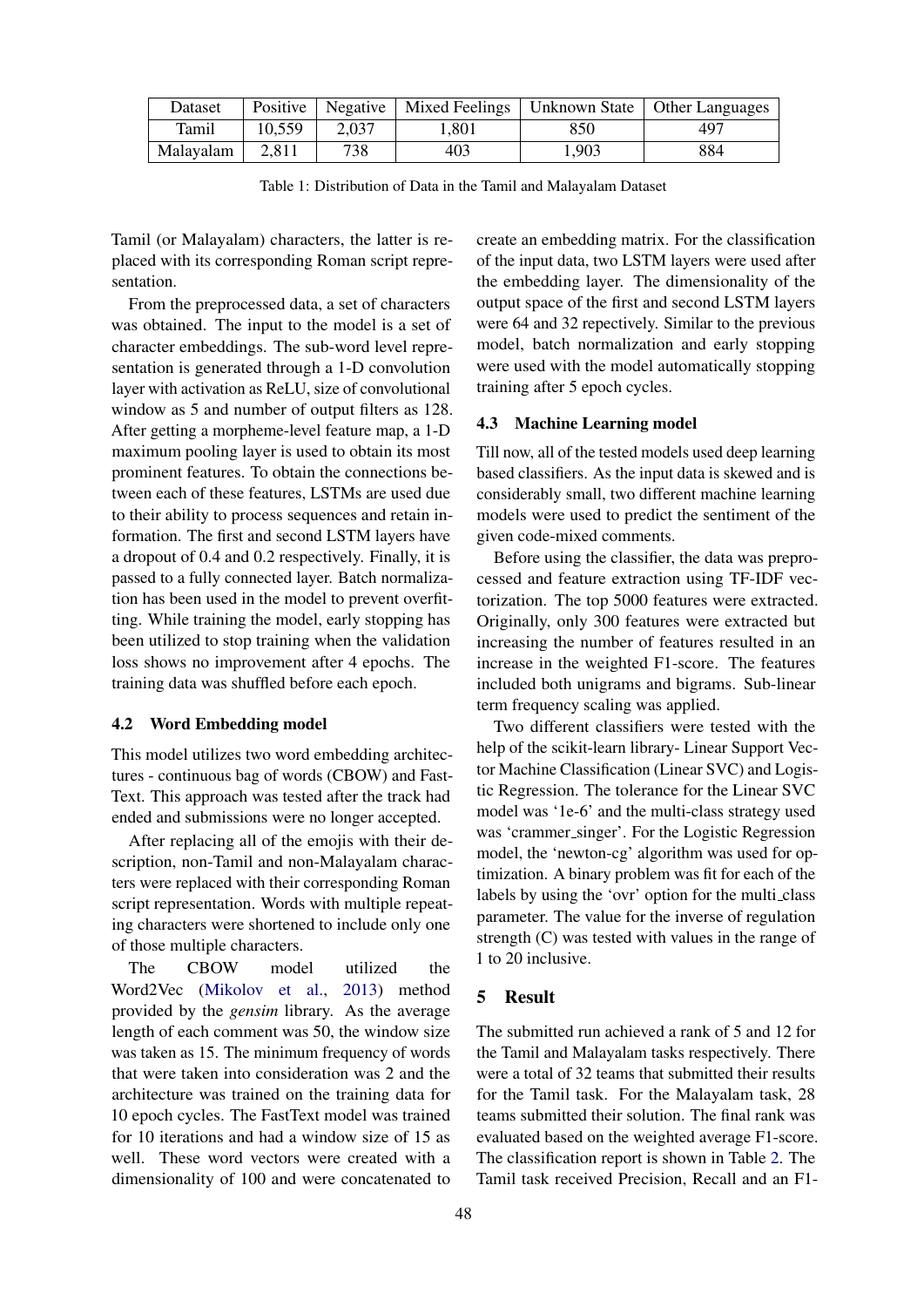score of 0.62, 0.66 and 0.61 respectively. For the Malayalam task, the submission received scores of 0.67, 0.59 and 0.60 respectively.

Out of the models that were tested after the deadline for the FIRE 2020 track, the word embedding model performed the best for the Tamil dataset. It attained a weighted F1-score of 0.65, which is the same as the team that scored the highest in the Dravidian Code-Mix FIRE 2020 track. For the Malayalam dataset, the Logistic Regression based model scored the highest with a weighted F1-score of 0.68. For both datasets, the Linear SVC model performed worse than the Logistic Regression model by at least 1%. It was noted that the optimal value for C was 12 for the Tamil dataset and 5 for the Malayalam dataset.

## 6 Error Analysis

#### 6.1 Tamil Task

#### 6.1.1 Sub-word level model

From Table [2,](#page-4-0) one can see that the F1-score of the positive comments is the highest with a value of 0.80. The next highest score is only at 0.46, attained by the class of comments that are not in Tamil. The order of classes from the highest to the lowest F1-scores are Positive, Not Tamil, Negative, Mixed Feelings and Unknown State. The weighted F1-score is lower than the Precision and Recall as the weighted score takes into account the proportion of each class in the dataset.

Due to the higher number of positive comments in the overall dataset, it is not surprising that the model trains well and produces the best results for that class. Non-Tamil comments get the next highest score due to the different morphemes used in them. These comments are usually in a different Indian language like Hindi or Telugu and are written using the English alphabet. Some comments are written in the script of their respective language. This class does not achieve a higher score due to words that they have in common with the Tamil-English code-mixed comments such as *Rajinikanth* and *Thalaiva*. The same can be concluded for the negative label as well as it had many words that were common with those of the positive comments. Comments from the mixed feelings class were misclassified as either positive or negative. They were not misclassified as comments from the unknown state class possibly due to the relatively lower ratio of unknown comments as compared to the positive and negative classes. As these comments contained

both positive and negative sentiments, there was a much higher chance of them being classified into one of those classes. The unknown state class receives the lowest F1-score. Its precision is 0.67 but its recall is very low at 0.01. This implies that there is a high false negative rate and is because all of the comments use words from the Tamil vocabulary. Most of those words are common with those of the positive class. Table [5](#page-6-0) gives a representation of the misclassified Tamil comments.

#### 6.1.2 Machine Learning model

The machine learning based model performed better than the sub-word level model for the Tamil dataset. Out of the tested machine learning models, the Logistic Regression model performed better, with a weighted F1-score of 0.62. The detailed result can be seen in Table [4.](#page-4-1) As the Linear SVC model received poorer results with a weighted F1 score of 0.61, it has not been represented in any of the tables. There has been an improvement in the weighted F1-scores of the negative, non-Tamil and unknown state classes. An interesting improvement is the increase in the F1-score of the unknown class as it jumped from 0.02 to 0.22. Table [7](#page-6-1) represents the distribution of predicted classes for each class.

## 6.1.3 Word Embedding model

The word embedding based model performed the best out of the tested models for this dataset with a weighted F1-score of 0.65, the same score as the highest ranked model submitted to the Sentiment Analysis of Dravidian Code Mixed Data FIRE 2020 track. The result of this model can be seen in Table [3.](#page-4-2) In this model as well, the positive class performed the best with an F1-score of 0.81. Compared to the other two tested models, this model received a higher F1-score for the mixed feelings, negative, positive and unknown state classes. For the classification of comments that were not in Tamil, this class performed much better than the sub-word model but slightly worse than the machine learning model. Table [6](#page-6-2) shows that most of the misclassified comments were classified as positive. For the positive comments, the misclassified comments were mainly misclassified into the negative class. This is because negative and positive words, although they may be opposites, are used in similar sentences with a similar word set. This might have led the word embedding models to assign close vectors for them. Another reason for the same might be the fact that the negative class had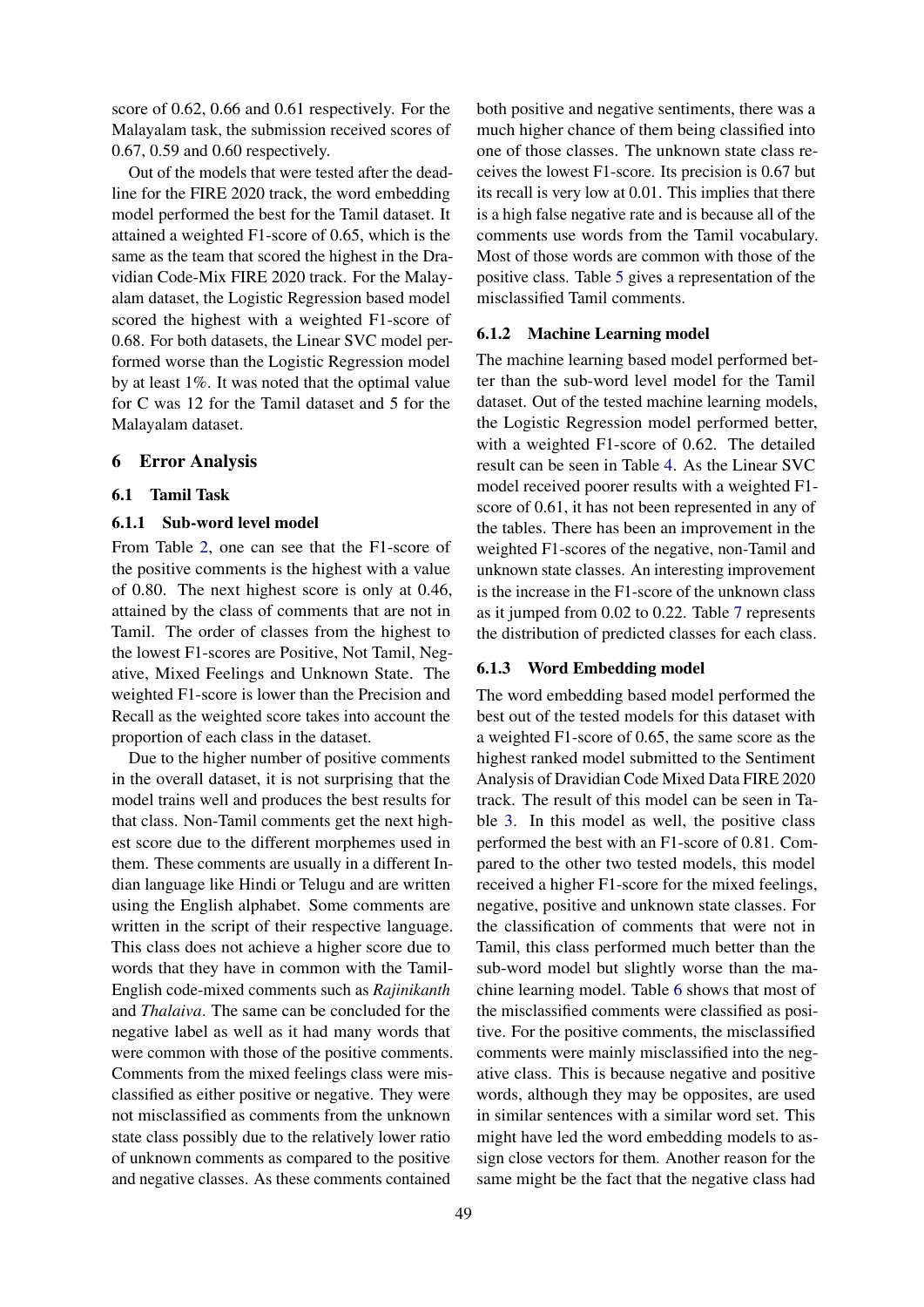<span id="page-4-0"></span>

| Language  | Report                | Precision | Recall | F1-Score | Support |
|-----------|-----------------------|-----------|--------|----------|---------|
|           | <b>Mixed Feelings</b> | 0.26      | 0.17   | 0.21     | 377     |
|           | Negative              | 0.42      | 0.22   | 0.29     | 424     |
|           | Positive              | 0.72      | 0.91   | 0.80     | 2075    |
| Tamil     | Not Tamil             | 0.71      | 0.34   | 0.46     | 100     |
|           | Unknown State         | 0.67      | 0.01   | 0.02     | 173     |
|           | Macro Avg             | 0.55      | 0.33   | 0.35     | 3149    |
|           | <b>Weighted Avg</b>   | 0.62      | 0.66   | 0.61     | 3149    |
|           | <b>Mixed Feelings</b> | 0.21      | 0.51   | 0.30     | 70      |
|           | Negative              | 0.35      | 0.55   | 0.43     | 138     |
|           | Positive              | 0.73      | 0.73   | 0.73     | 565     |
| Malayalam | Not Malayalam         | 0.58      | 0.68   | 0.63     | 177     |
|           | <b>Unknown State</b>  | 0.81      | 0.38   | 0.52     | 398     |
|           | Macro Avg             | 0.54      | 0.57   | 0.52     | 3149    |
|           | <b>Weighted Avg</b>   | 0.67      | 0.59   | 0.60     | 1348    |

<span id="page-4-2"></span>Table 2: Classification report for each dataset and class for the sub-word level model.

| Language  | Report                | Precision | Recall | F1-Score | Support |
|-----------|-----------------------|-----------|--------|----------|---------|
|           | <b>Mixed Feelings</b> | 0.19      | 0.36   | 0.25     | 377     |
|           | Negative              | 0.31      | 0.49   | 0.38     | 424     |
|           | Positive              | 0.70      | 0.95   | 0.81     | 2075    |
| Tamil     | Not Tamil             | 0.58      | 0.64   | 0.61     | 100     |
|           | Unknown State         | 0.26      | 0.36   | 0.30     | 173     |
|           | Macro Avg             | 0.41      | 0.56   | 0.47     | 3149    |
|           | <b>Weighted Avg</b>   | 0.56      | 0.78   | 0.65     | 3149    |
| Malayalam | <b>Mixed Feelings</b> | 0.35      | 0.40   | 0.37     | 70      |
|           | Negative              | 0.39      | 0.54   | 0.45     | 138     |
|           | Positive              | 0.58      | 0.87   | 0.70     | 565     |
|           | Not Malayalam         | 0.55      | 0.85   | 0.67     | 177     |
|           | Unknown State         | 0.51      | 0.84   | 0.63     | 398     |
|           | Macro Avg             | 0.47      | 0.70   | 0.56     | 3149    |
|           | <b>Weighted Avg</b>   | 0.52      | 0.80   | 0.63     | 1348    |

<span id="page-4-1"></span>

| Language  | Report                | Precision | Recall | F1-Score | Support |
|-----------|-----------------------|-----------|--------|----------|---------|
|           | <b>Mixed Feelings</b> | 0.25      | 0.10   | 0.14     | 377     |
|           | Negative              | 0.40      | 0.26   | 0.32     | 424     |
|           | Positive              | 0.73      | 0.90   | 0.80     | 2075    |
| Tamil     | Not Tamil             | 0.72      | 0.57   | 0.64     | 100     |
|           | Unknown State         | 0.35      | 0.16   | 0.22     | 173     |
|           | Macro Avg             | 0.49      | 0.40   | 0.42     | 3149    |
|           | <b>Weighted Avg</b>   | 0.60      | 0.67   | 0.62     | 3149    |
|           | <b>Mixed Feelings</b> | 0.65      | 0.34   | 0.45     | 70      |
|           | Negative              | 0.69      | 0.49   | 0.57     | 138     |
|           | Positive              | 0.70      | 0.81   | 0.75     | 565     |
| Malayalam | Not Malayalam         | 0.72      | 0.65   | 0.68     | 177     |
|           | <b>Unknown State</b>  | 0.64      | 0.64   | 0.64     | 398     |
|           | Macro Avg             | 0.68      | 0.59   | 0.62     | 3149    |
|           | <b>Weighted Avg</b>   | 0.68      | 0.68   | 0.68     | 1348    |

Table 4: Classification report for each dataset and class for the machine learning model.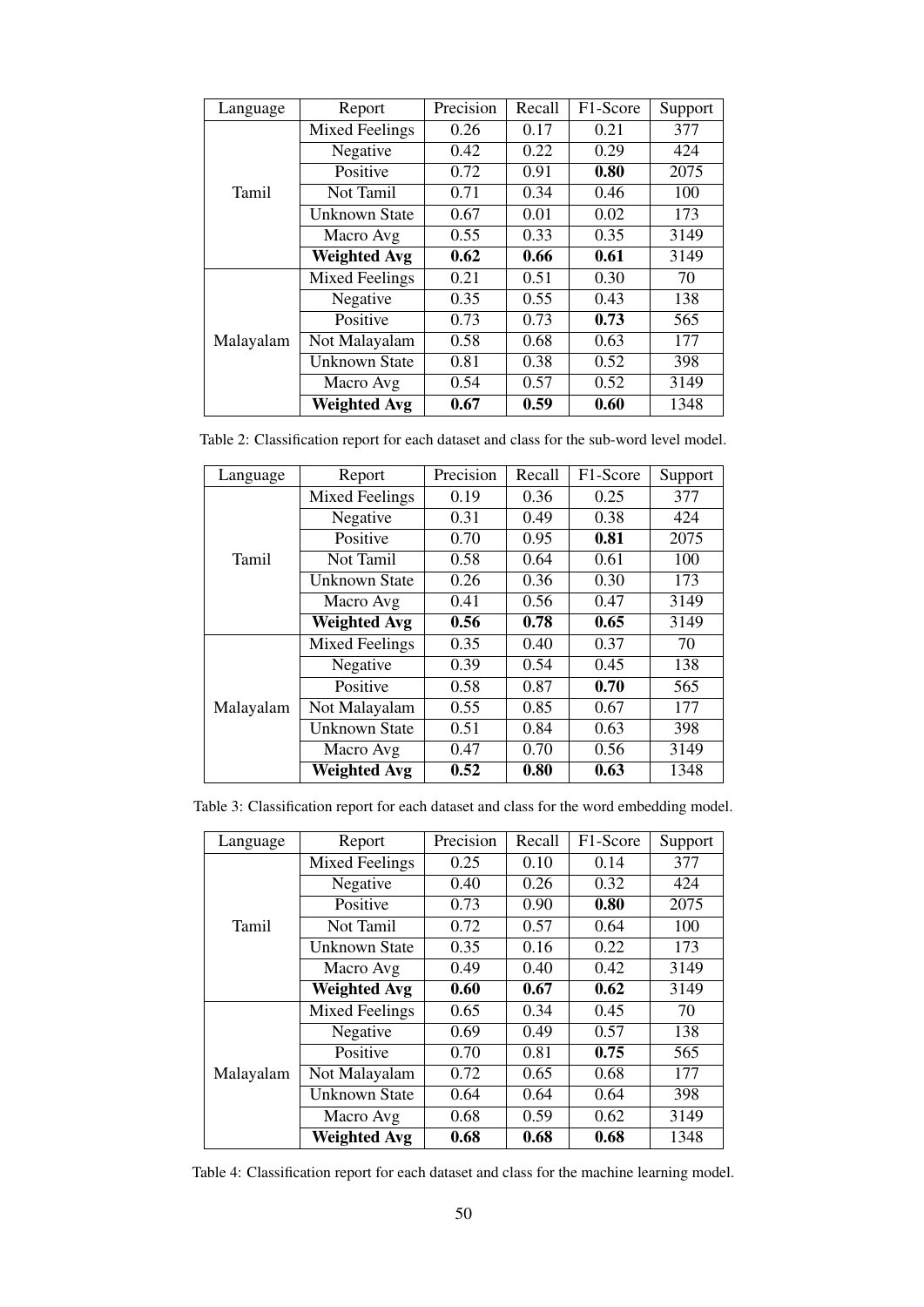the next highest count of comments.

## 6.2 Malayalam Task

## 6.2.1 Sub-word level model

The classification report of the Malayalam task can be seen in Table [2.](#page-4-0) The F1-score of the positive comments is the highest at 0.73. The next highest is at 0.63, for the class of comments that are not in Malayalam. The order of classes from the highest to the lowest F1-scores are Positive, Not Malayalam, Unknown State, Negative and Mixed Feelings.

The Malayalam dataset was more balanced as compared to the Tamil dataset with the second largest class less than 1000 comments behind the largest one. Similar to the Tamil dataset, the positive class has the highest number of comments. This led to the relatively higher F1-score and an equally low false positive and false negative rate. For the class of comments that were not in Malayalam, the classifier identified all of the comments that were not written in the Roman or Malayalam script. However, words that were commonly found in positive comments, such as names of Malayalam actors, and were used with English words were classified incorrectly. For the unknown state class, it is noted that the misclassified comments were majorly assigned a positive, negative or mixed feelings tag. Although the overall sentiment of the sentence was unknown, a portion of that sentence had similarities with one of the other classes. For the mixed feelings class, the same was deduced and most of the wrongly classified comments were assigned either a positive or negative tag. Most of the misclassified comments from the negative class were labelled as comments with mixed feelings. Sarcastic comments that used positive words but implied negative sentiments were not accounted for by the model. The distribution of misclassified comments can be seen in Table [5.](#page-6-0)

#### 6.2.2 Word Embedding model

The Malayalam dataset received a weighted F1 score of 0.63 when tested upon the word embedding model. Although this is higher than the F1 score obtained by the sub-word level model, it did not attain a greater accuracy than that of the Tamil dataset. This is possibly due to the fact that the Tamil dataset was much larger than the Malayalam dataset. The result can be seen in Table [3.](#page-4-2) Compared to the sub-word level model, this model managed to gain a higher F1-score in all of the classes

except for the positive class. Table [6](#page-6-2) represents the distribution of misclassified comments across all of the tested classes.

### 6.2.3 Machine Learning model

The classification report of this model can be seen in Table [4.](#page-4-1) This model performed the best out of the three tested models with a weighted average F1-score of 0.68. It outperformed the rest of the models in terms of the F1-score for each class as well. The positive class received the highest score with a value of 0.75. For this dataset, the Logistic Regression model performed better than the Linear SVC model which attained a weighted F1-score of 0.66 and hence, the result of the Linear SVC model has not been recorded in any of the tables. Table [7](#page-6-1) represents the distribution of misclassified comments, organized by the expected classification. It can be seen that not many comments were misclassified as not Malayalam and this is mainly due to the difference in vocabulary. Not many comments were misclassified as negative or mixed-feelings. This is partially due to the fact that the top two classes by count are the positive and unknown state classes.

## 7 Conclusion

This paper presents the submitted approach for the Sentiment Analysis for Dravidian Languages in Code-Mixed Text track of Forum for Information Retrieval Evaluation (FIRE) 2020 and two more models to improve upon the previously attained results. The results show that the positive class in each dataset receives the highest F1-scores, regardless of the model. This is due to the higher ratio of the same as compared to the rest of the classes. Comments that were not in the language of their dataset received the next highest score as their vocabulary included sub-words and words that were not a part of the rest of the datasets. Although, the top ranked submissions [\(Chakravarthi et al.,](#page-7-5) [2020d\)](#page-7-5) used BERT-based models for the Tamil task of the Dravidian Languages in Code-Mixed Text FIRE 2020 track, the presented work made use of wordembedding modelling and attained a weighted F1 score equal to that achieved by the highest scoring team. For future work, a sarcasm detection feature could be included to avoid misclassification of comments from the positive, negative and mixedfeelings classes.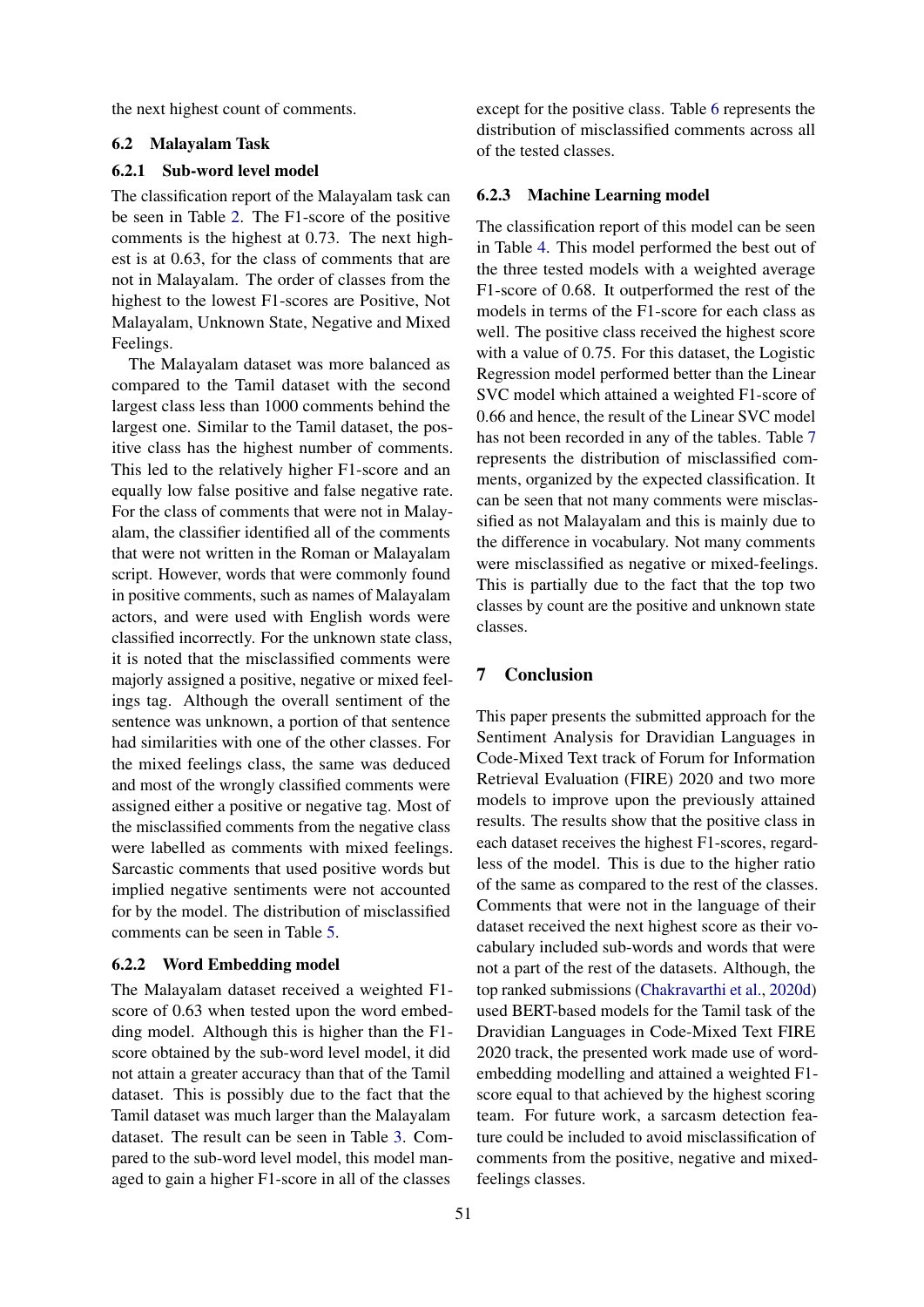<span id="page-6-0"></span>

|           |                      | Predicted |          |          |            |              |  |
|-----------|----------------------|-----------|----------|----------|------------|--------------|--|
| Language  | Actual               | Mixed-    | Negative | Positive | Not Tamil/ | Unknown      |  |
|           |                      | Feelings  |          |          | Malayalam  | <b>State</b> |  |
|           | Mixed-Feelings       | 65        | 37       | 273      | 2          | $\Omega$     |  |
|           | Negative             | 61        | 92       | 268      | 3          | 0            |  |
| Tamil     | Positive             | 117       | 69       | 1880     | 8          |              |  |
|           | Not Tamil            | 3         | 12       | 51       | 34         | 0            |  |
|           | <b>Unknown State</b> | 8         | 11       | 151      |            | 2            |  |
| Malayalam | Mixed-Feelings       | 36        | 12       | 18       | 4          | 0            |  |
|           | Negative             | 39        | 76       | 12       | 4          | 7            |  |
|           | Positive             | 44        | 56       | 413      | 25         | 27           |  |
|           | Not Malayalam        | 5         | 8        | 42       | 121        |              |  |
|           | <b>Unknown State</b> | 48        | 66       | 77       | 54         | 153          |  |

Table 5: Error Analysis for each dataset and class for the sub-word level model.

<span id="page-6-2"></span>

|           |                | Predicted |          |          |            |              |  |
|-----------|----------------|-----------|----------|----------|------------|--------------|--|
| Language  | Actual         | Mixed-    | Negative | Positive | Not Tamil/ | Unknown      |  |
|           |                | Feelings  |          |          | Malayalam  | <b>State</b> |  |
|           | Mixed-Feelings | 14        | 38       | 311      |            | 10           |  |
|           | Negative       | 16        | 80       | 315      | 6          | 7            |  |
| Tamil     | Positive       | 20        | 75       | 1929     | 15         | 36           |  |
|           | Not Tamil      | $\theta$  |          | 47       | 51         |              |  |
|           | Unknown State  | 6         | 13       | 130      |            | 23           |  |
| Malayalam | Mixed-Feelings | 21        |          | 21       | 3          | 24           |  |
|           | Negative       | 3         | 49       | 26       | 3          | 57           |  |
|           | Positive       | 8         | 14       | 396      | 20         | 127          |  |
|           | Not Malayalam  | 3         |          | 35       | 113        | 25           |  |
|           | Unknown State  | 6         | 9        | 71       | 21         | 291          |  |

Table 6: Error Analysis for each dataset and class for the word embedding model.

<span id="page-6-1"></span>

|           |                | Predicted      |          |          |                |                |  |
|-----------|----------------|----------------|----------|----------|----------------|----------------|--|
| Language  | Actual         | Mixed-         | Negative | Positive | Not Tamil/     | Unknown        |  |
|           |                | Feelings       |          |          | Malayalam      | <b>State</b>   |  |
|           | Mixed-Feelings | 36             | 46       | 284      | 5              | 6              |  |
|           | Negative       | 32             | 112      | 268      | 4              | 8              |  |
| Tamil     | Positive       | 63             | 101      | 1865     | 10             | 36             |  |
|           | Not Tamil      |                | 5        | 35       | 57             | $\overline{2}$ |  |
|           | Unknown State  | 12             | 14       | 116      | 3              | 28             |  |
|           | Mixed-Feelings | 23             | 3        | 28       | $\overline{2}$ | 14             |  |
|           | Negative       | $\overline{2}$ | 67       | 41       | 3              | 25             |  |
| Malayalam | Positive       |                | 10       | 463      | 19             | 72             |  |
|           | Not Malayalam  | $\Omega$       | 4        | 33       | 113            | 27             |  |
|           | Unknown State  |                | 11       | 101      | 21             | 258            |  |

Table 7: Error Analysis for each dataset and class for the machine learning model.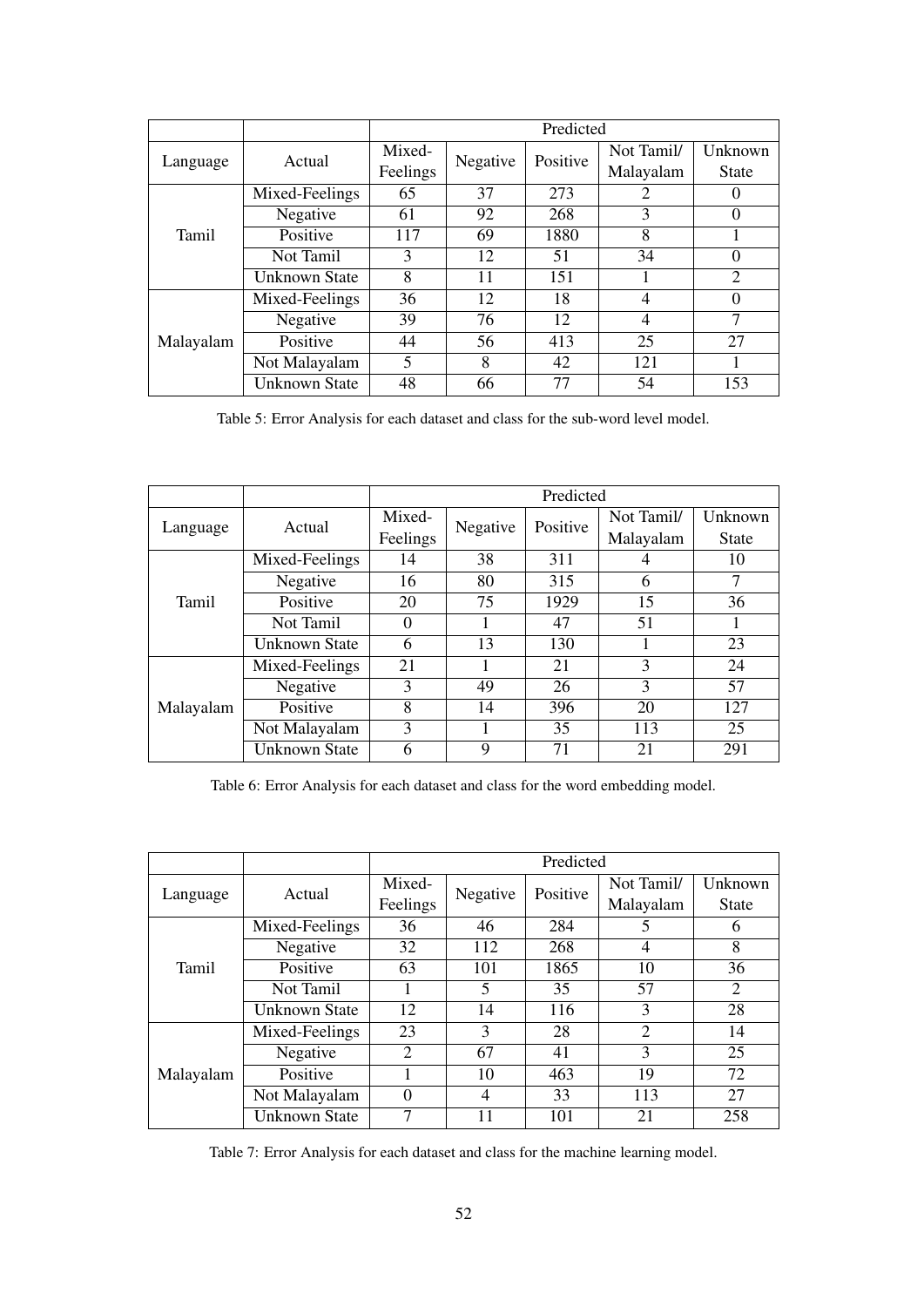### Acknowledgments

The authors would like to convey their sincere thanks to the Department of Science and Technology (ICPS Division), New Delhi, India, for providing financial assistance under the Data Science (DS) Research of Interdisciplinary Cyber Physical Systems (ICPS) Programme [DST/ICPS/CLUSTER/Data] Science/2018/Proposal-16:(T-856)] at the department of computer science, Birla Institute of Technology and Science, Pilani, India.

Authors are also thankful to the authorities of Birla Institute of Technology and Science, Pilani, to provide basic infrastructure facilities during the preparation of the paper.

## References

- <span id="page-7-6"></span>Utsab Barman, Amitava Das, Joachim Wagner, and Jennifer Foster. 2014. [Code mixing: A challenge for](https://doi.org/10.3115/v1/W14-3902) [language identification in the language of social me](https://doi.org/10.3115/v1/W14-3902)[dia.](https://doi.org/10.3115/v1/W14-3902) In *Proceedings of the First Workshop on Computational Approaches to Code Switching*, pages 13– 23, Doha, Qatar. Association for Computational Linguistics.
- <span id="page-7-7"></span>Piotr Bojanowski, Edouard Grave, Armand Joulin, and Tomas Mikolov. 2017. [Enriching word vectors with](https://doi.org/10.1162/tacl_a_00051) [subword information.](https://doi.org/10.1162/tacl_a_00051) *Transactions of the Association for Computational Linguistics*, 5:135–146.
- <span id="page-7-4"></span>Bharathi Raja Chakravarthi. 2020. *Leveraging orthographic information to improve machine translation of under-resourced languages*. Ph.D. thesis, NUI Galway.
- <span id="page-7-12"></span>Bharathi Raja Chakravarthi, Navya Jose, Shardul Suryawanshi, Elizabeth Sherly, and John Philip Mc-Crae. 2020a. [A sentiment analysis dataset for code](https://www.aclweb.org/anthology/2020.sltu-1.25)[mixed Malayalam-English.](https://www.aclweb.org/anthology/2020.sltu-1.25) In *Proceedings of the 1st Joint Workshop on Spoken Language Technologies for Under-resourced languages (SLTU) and Collaboration and Computing for Under-Resourced Languages (CCURL)*, pages 177–184, Marseille, France. European Language Resources association.
- <span id="page-7-11"></span>Bharathi Raja Chakravarthi, Vigneshwaran Muralidaran, Ruba Priyadharshini, and John Philip Mc-Crae. 2020b. [Corpus creation for sentiment anal](https://www.aclweb.org/anthology/2020.sltu-1.28)[ysis in code-mixed Tamil-English text.](https://www.aclweb.org/anthology/2020.sltu-1.28) In *Proceedings of the 1st Joint Workshop on Spoken Language Technologies for Under-resourced languages (SLTU) and Collaboration and Computing for Under-Resourced Languages (CCURL)*, pages 202–210, Marseille, France. European Language Resources association.
- <span id="page-7-3"></span>Bharathi Raja Chakravarthi, Ruba Priyadharshini, Vigneshwaran Muralidaran, Shardul Suryawanshi,

Navya Jose, Elizabeth Sherly, and John Philip Mc-Crae. 2020c. Overview of the track on Sentiment Analysis for Dravidian Languages in Code-Mixed Text. In *Proceedings of the 12th Forum for Information Retrieval Evaluation*, FIRE '20.

- <span id="page-7-5"></span>Bharathi Raja Chakravarthi, Ruba Priyadharshini, Vigneshwaran Muralidaran, Shardul Suryawanshi, Navya Jose, Elizabeth Sherly, and John Philip Mc-Crae. 2020d. Overview of the track on Sentiment Analysis for Dravidian Languages in Code-Mixed Text. In *Working Notes of the Forum for Information Retrieval Evaluation (FIRE 2020). CEUR Workshop Proceedings. In: CEUR-WS. org, Hyderabad, India*.
- <span id="page-7-2"></span>Nikhil Kumar Ghanghor, Parameswari Krishnamurthy, Sajeetha Thavareesan, Ruba Priyadharshini, and Bharathi Raja Chakravarthi. 2021a. IIITK@DravidianLangTech-EACL2021: Offensive Language Identification and Meme Classification in Tamil, Malayalam and Kannada. In *Proceedings of the First Workshop on Speech and Language Technologies for Dravidian Languages*, Online. Association for Computational Linguistics.
- <span id="page-7-1"></span>Nikhil Kumar Ghanghor, Rahul Ponnusamy, Prasanna Kumar Kumaresan, Ruba Priyadharshini, Sajeetha Thavareesan, and Bharathi Raja Chakravarthi. 2021b. IIITK@LT-EDI-EACL2021: Hope Speech Detection for Equality, Diversity, and Inclusion in Tamil, Malayalam and English. In *Proceedings of the First Workshop on Language Technology for Equality, Diversity and Inclusion*, Online.
- <span id="page-7-0"></span>Siddhanth U Hegde, Adeep Hande, Ruba Priyadharshini, Sajeetha Thavareesan, and<br>Bharathi Raja Chakravarthi, 2021, UVCE-Bharathi Raja Chakravarthi. 2021. IIITT@DravidianLangTech-EACL2021: Tamil Troll Meme Classification: You need to Pay more Attention. In *Proceedings of the First Workshop on Speech and Language Technologies for Dravidian Languages*. Association for Computational Linguistics.
- <span id="page-7-10"></span>Navya Jose, Bharathi Raja Chakravarthi, Shardul Suryawanshi, Elizabeth Sherly, and John P Mc-Crae. 2020. [A survey of current datasets for code](https://doi.org/10.1109/ICACCS48705.2020.9074205)[switching research.](https://doi.org/10.1109/ICACCS48705.2020.9074205) In *2020 6th International Conference on Advanced Computing and Communication Systems (ICACCS)*, pages 136–141.
- <span id="page-7-8"></span>Aditya Joshi, Ameya Prabhu, Manish Shrivastava, and Vasudeva Varma. 2016. [Towards sub-word](https://www.aclweb.org/anthology/C16-1234) [level compositions for sentiment analysis of Hindi-](https://www.aclweb.org/anthology/C16-1234)[English code mixed text.](https://www.aclweb.org/anthology/C16-1234) In *Proceedings of COL-ING 2016, the 26th International Conference on Computational Linguistics: Technical Papers*, pages 2482–2491, Osaka, Japan. The COLING 2016 Organizing Committee.
- <span id="page-7-9"></span>Yash Kumar Lal, Vaibhav Kumar, Mrinal Dhar, Manish Shrivastava, and Philipp Koehn. 2019. [De-mixing](https://doi.org/10.18653/v1/P19-2052) [sentiment from code-mixed text.](https://doi.org/10.18653/v1/P19-2052) In *Proceedings of the 57th Annual Meeting of the Association for*